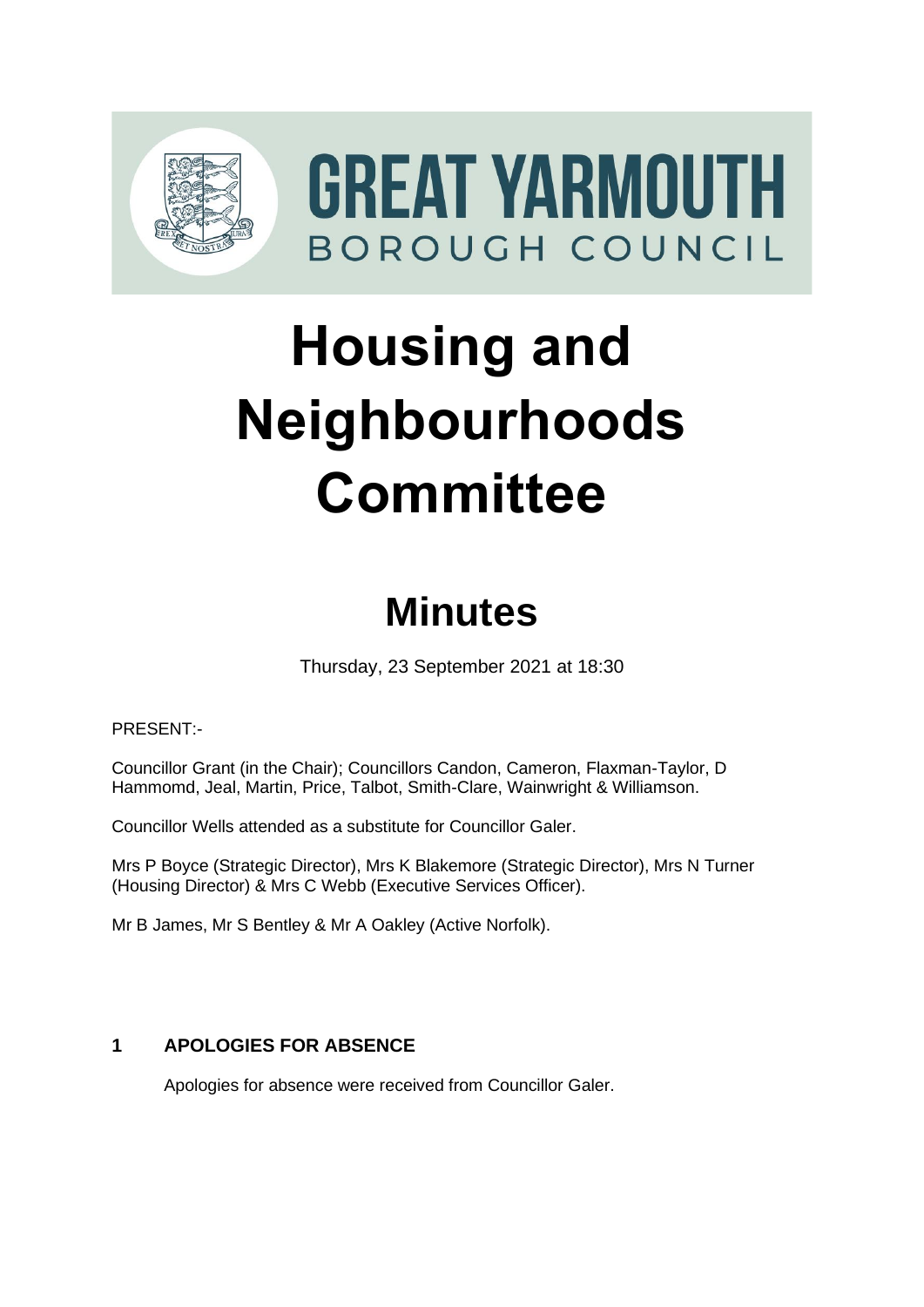#### **2 DECLARATIONS OF INTEREST** 2

Councillor Jeal declared a Pecuniary interest in item no 9, Community Grants 2020- 21 & update on Community Investment Fund 2021-22, as he was an employee of Firstmove Furnishaid and reported that he would take no part in the determination of this item.

#### **3 MINUTES** 3

The minutes of the meeting held on 15 July 2021 were confirmed.

#### **4 FORWARD PLAN** 4

The Committee received and considered the Forward Plan.

RESOLVED:-

That the Committee note the Forward Plan.

### **5 ACTIVE NORFOLK STRATEGY UPDATE** 5

The Strategic Director introduced Ben James, Samuel Bentley & Andy Oakley from Active Norfolk to the Committee.

Ben Jones introduced a Youtube video titled Getting Norfolk Moving and then gave a presentation which covered the following areas:-

- Our Vision
- Our Mission
- Our Approach
- Insight into Norfolk
- Physical Health & Well-being
- Active Environments
- **Strengthening Communities**
- Children & Young People
- How We'll Work
- Getting Local
- Measuring Success.

Councillor Candon asked if the review of children's play areas was being undertaken which had been requested by the Environment Committee. The Strategic Director reported that an open spaces review was underway and a report would be taken to the Environment Committee later this year.

Councillor Jeal reported that officers had undertaken sterling work in the repair of the play equipment and floor surface at St.Georges Playground.

Councillor Smith-Clare asked how Active Norfolk intended to map the individual journeys/outcomes of residents and whether community wide engagement would be carried out. Ben Jones reported that their approach was flexible and would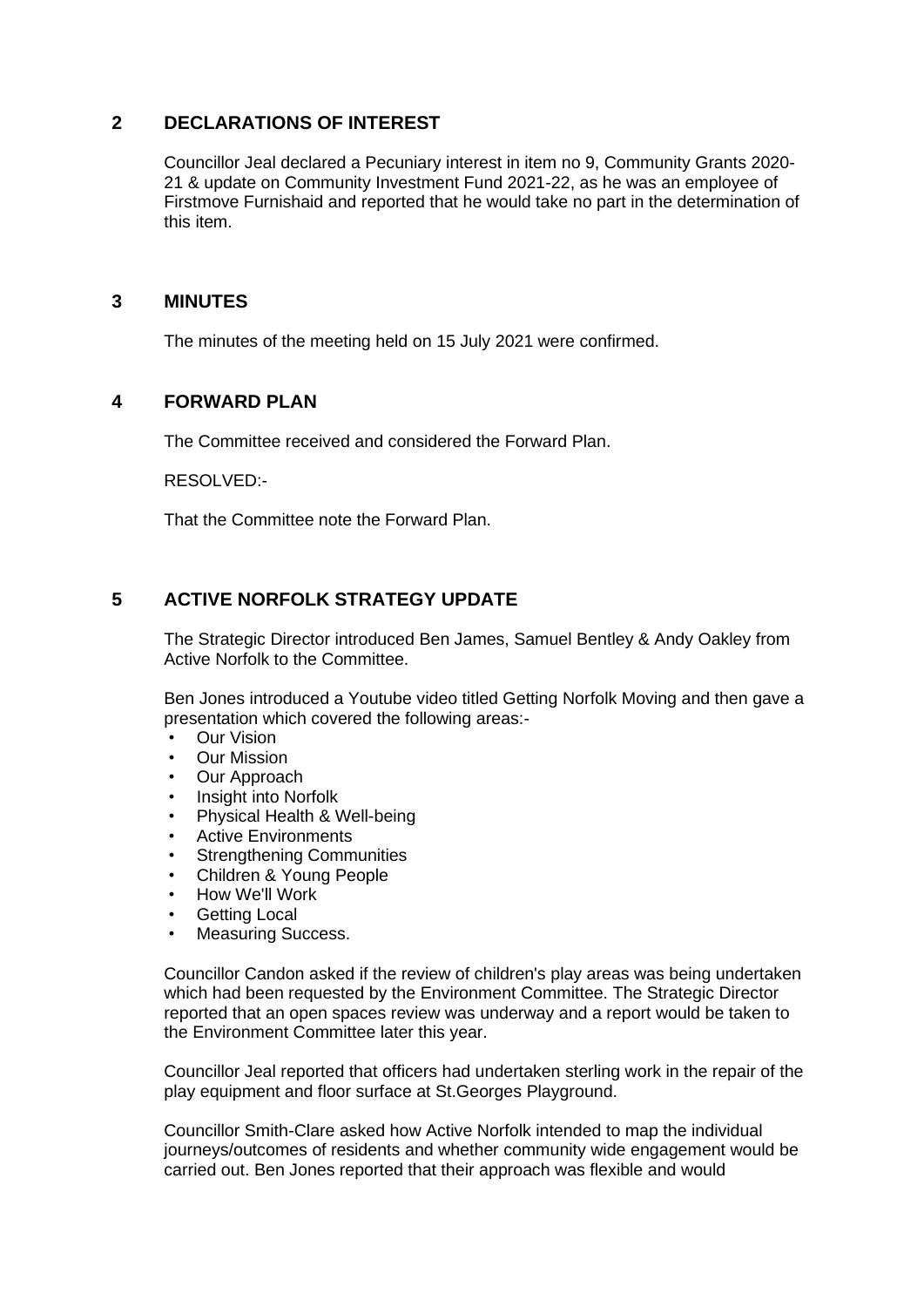develop/evolve as engagement was carried out.

Councillor Jeal asked how Active Norfolk planned help residents like himself who preferred driving a car rather than being active and walking or cycling to get about the town. Ben James reported that it was getting the approach right to give residents the confidence and feel safe to exercise to combat long term health conditions or inactivity and they would work in partnership with health care providers to offer a holistic approach.

The Chairman thanked Ben, Samuel & Andy for their informative video & presentation.

RESOLVED:-

That the Committee note the update.

## **6 PHYSICAL ACTIVITY DEVELOPMENT UPDATE** 6

The Committee received and considered the report from the Strategic Director.

The Strategic Director reported that the Council currently worked in partnership with Active Norfolk to deliver its Active GY Framework and wider sports development through the appointment of a jointly funded Physical Activity Development Officer since October 2020.

As part of this arrangement, a collaboration agreement had been signed up to by both parties, which required twice yearly review meetings. This report provided the Committee with an update following the first review meeting which was held on 25 May 2021.

The following highlights of the subsequent outcomes, as a result of this partnership working and dedicated resource included:

• Reinvigorated Active GY Stakeholder Group,

• Active GY Framework annual action plan with actions being assigned and delivered by all partners who attend the GY Stakeholder Group; and

• The highest proportion of the Tackling Inequalities Fund monies awarded to Active Norfolk being spent in Great Yarmouth (£48K of the £80K funding allocation for Norfolk).

Andy Oakley reported that funding from the Norfolk wide pot for Phase 2 of the Tackling Inequalities Fund of £56k had been secured for Great Yarmouth, from a pot of £160k for the County, which equated to the town receiving 35% of the funding and that additional funding of £61k had been secured, taking the total funding secured for Great Yarmouth to £117k. The Strategic Director reported that this demonstrated the benefit of Andy working in our community to secure additional funding streams and achieve wider outcomes.

Councillor Williamson asked for clarification as to who sat on the Great Yarmouth Stakeholder Group referred to in the report. The Strategic Director reported that this group consisted of a diverse range of partners from across many different sectors from the CCG to Dial and that Councillor Flaxman-Taylor attended and represented the Council.

Councillor Williamson noted that the strategy was a good narrative but that he had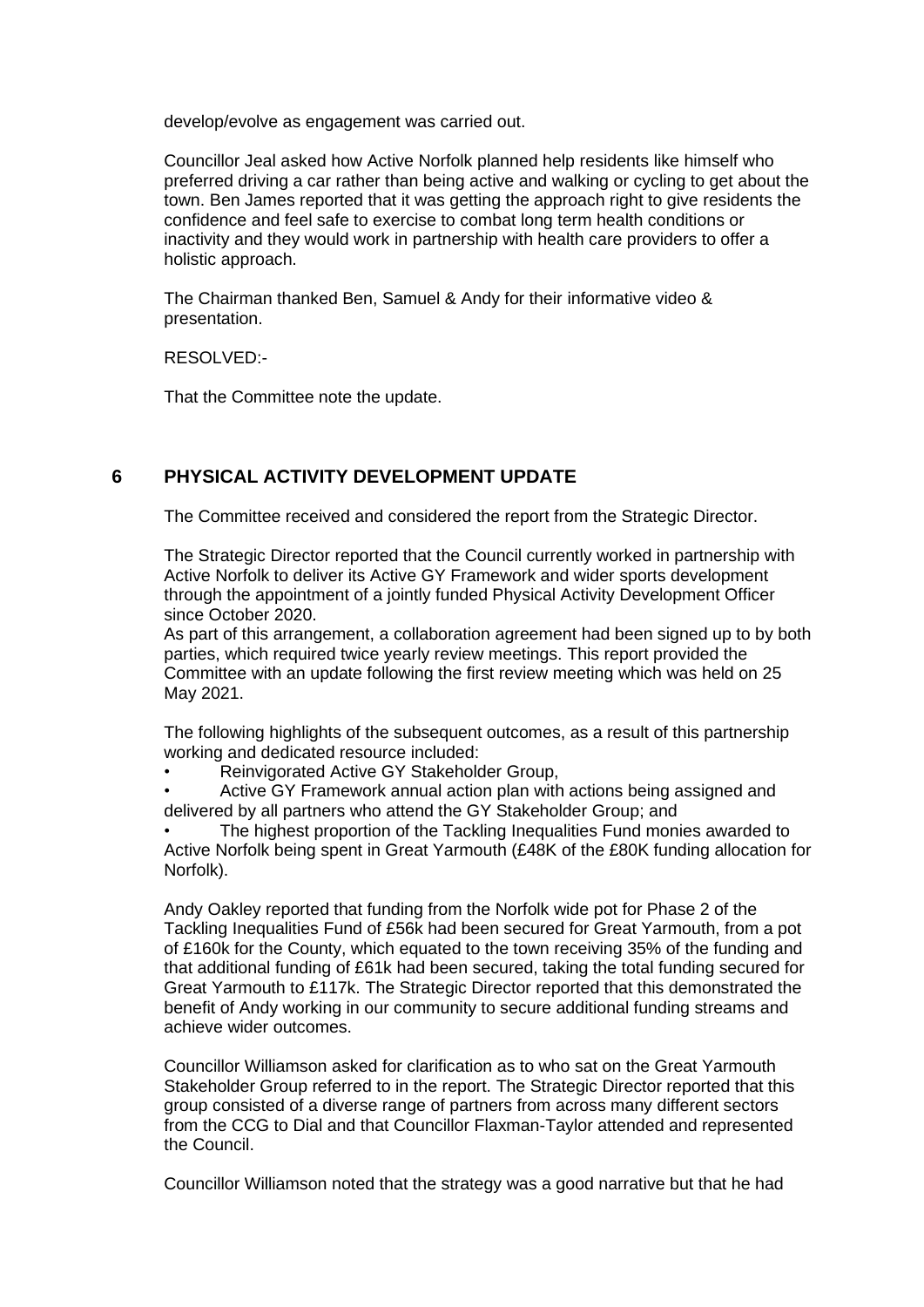concerns regarding its delivery. Councillor Williamson asked if the Academy schools had been directly consulted/engaged as it was imperative that the schools became part of the delivery process as they had the facilities to offer the local residents, such as access to 3G pitches. Andy Oakley reported that schools were being engaged with by the County Schools Games Officers who were mapping and understanding what they could offer to the community. Councillor Williamson informed Andy that East Norfolk Sixth Form College had not yet been approached.

Councillor Williamson asked if Active Norfolk would be expecting qualitative or quantitative outcomes. Ben James responded that it was hoped to have a mixture of both. The Strategic Director reported that the Action Plan contained outcomes to be met each year and the data would be reviewed on a yearly basis and reported to this Committee, together with the planned outcomes to be included in next years Action Plan.

Councillor Williamson reported for accuracy purposes of the report, that Great Yarmouth did not have CIL in this area in regard planning.

Councillor Candon welcomed the report and was pleased to see the proactive steps being taken to improve the health and well-being of the residents of the Borough. Councillor Candon asked for clarification regarding the Physical Activity Development Officer post. The Strategic Director reported that Andy Oakley was the Council's Physical Activity Development Officer.

RESOLVED:-

That the Committee note the report.

#### **7 2021-22 PERIOD 4 HOUSING REVENUE ACCOUNT BUDGET MONITORING REPORT**

The Committee received and considered the report from the Housing Director.

The Housing Director reported that this report provided an update on the 2021/22 HRA budget. In reviewing the budget, the actual expenditure and income to the end of period 4 had been compared to the profiled budgets for the same period. Key variations were identified and explained within Appendix 1, HRA Income and Expenditure 2021/22 and Appendix 2, HRA Capital programme expenditure.

The Housing Director reported that the Revenue Account currently had a revised 2021/22 forecast deficit of £2.805m, from an originally budgeted forecast deficit of £2.954m, a reduction of £149k. Capital programme spend was currently on track and there had been fewer Right to Buys than the budget originally assumed.

The Housing Director reported that the detail within the report and appendices provided commentary on the variances to date, together with the full year position.

Councillor Price was concerns that the budget forecast might not stack up due to the increase in costs of building materials, kitchens and bathroom fixtures which had increased by approximately 30%. The Housing Director reported that the capital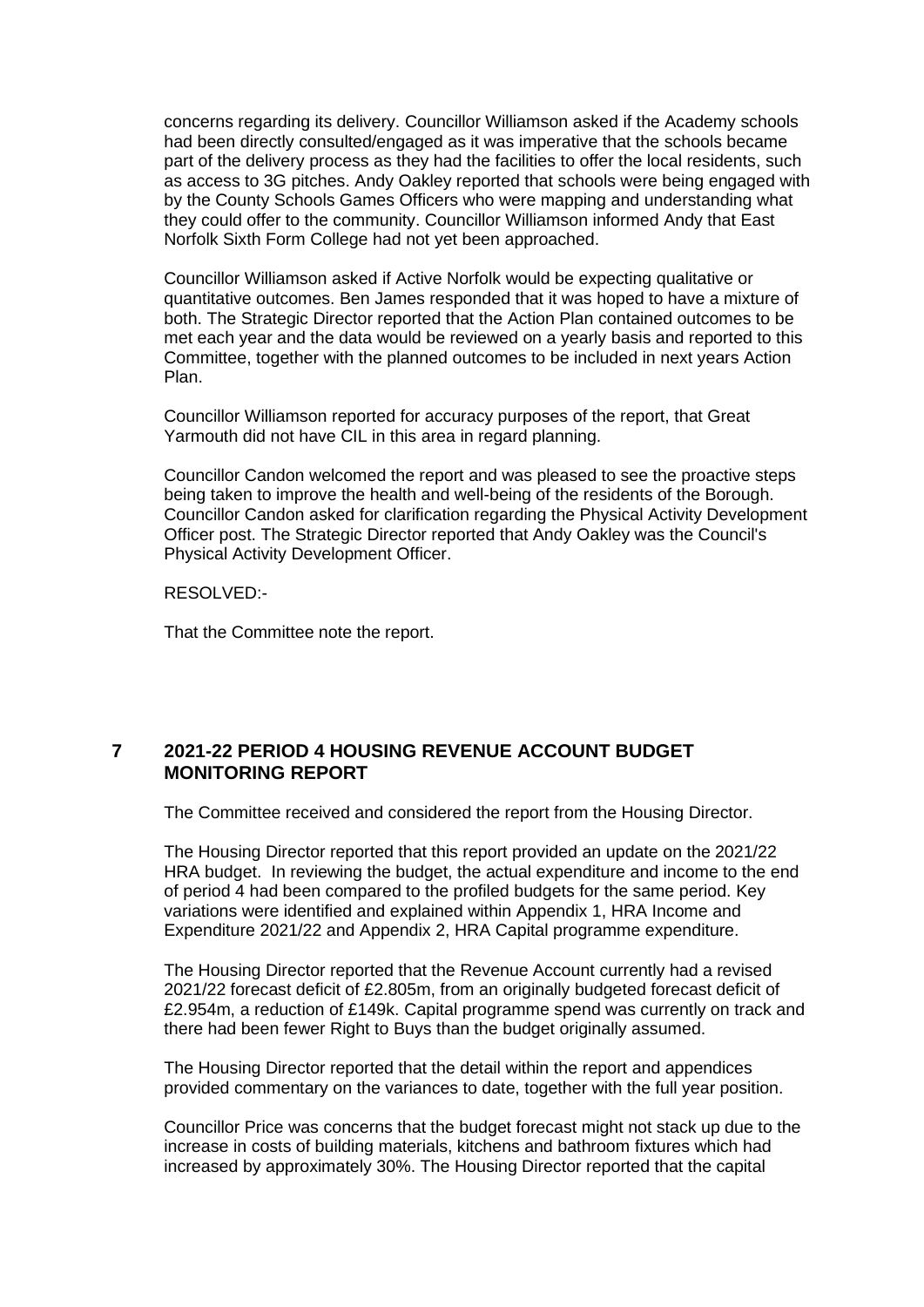programme was monitored on a regular basis and the Property Team were looking closely at the cost of build and component prices and this would be reflected in the report provided to the Committee for period 6.

RESOLVED:-

That the Committee consider and note the 2021/22 Housing Revenue and capital Budget monitoring position, as at the end of period 4.

#### **8 PRIVATE SECTOR HOUSING ADAPTATION AND IMPROVEMENT POLICY**

The Committee received and considered the report from the Housing Director.

The Housing Director reported that the revised policy presented to Members, updated the existing Private Sector Adaptation and Improvement Policy which was revised in July 2019, to reflect best practice and current thinking on the delivery of the Disabled facility Grant (DFG) and discretionary assistance. Section 2 of the report, at page 37 of the agenda pack, set out the key amendments made to the policy, which included updating service standards and a number of changes to grants and loans such as:-

• Using DFG monies to fund the first £5,000 of an applicant's financial contribution to remove a barrier to some applicants pursuing their DFG application and being able to benefit from the adaptations they required.

• Introducing a new discretionary DFG top-up grant of £20,000 where they have been awarded a DFG for which the costs exceeded the current limit of £30,000. This reflected the increasing complexity of some DFG applications where more than one adaptation was required. This would be secured through a charge on the property allowing full recovery of the discretionary grant on transfer of the property.

• Introducing a new Discretionary Top-Up grant for heating and energy efficiency measures where recipients were receiving other government/energy industry funded works but there was a shortfall of funding to meet the costs of the works.

The Housing Director reported that the report provided an update on current DFG service delivery, which was still experiencing low levels of DFG completion due to the ongoing impact of the pandemic.

Councillor Williamson asked if the Council had filled the two vacant Technical Officer posts. The Housing Director that both posts had now been recruited to.

Councillor Martin referred to the Night Owl Service provided as part of the Be at Home Alarms as detailed on page 55 of the agenda, as the service was struggling to meet the demand and this key area needed to be urgently addressed, as it allowed people to stay in their homes and not have to go into care or take up valuable hospital beds. Councillor Martin asked if the call volume number information was shared with County. Councillor Martin had heard of instances where it had taken an ambulance four hours to arrive after calling the emergency services which was inexcusable and she asked whether the Council could fund these alarms for tenants on a low income as it could help to save lives. Councillor Martin asked if a discretionary fund for these alarms could be set up.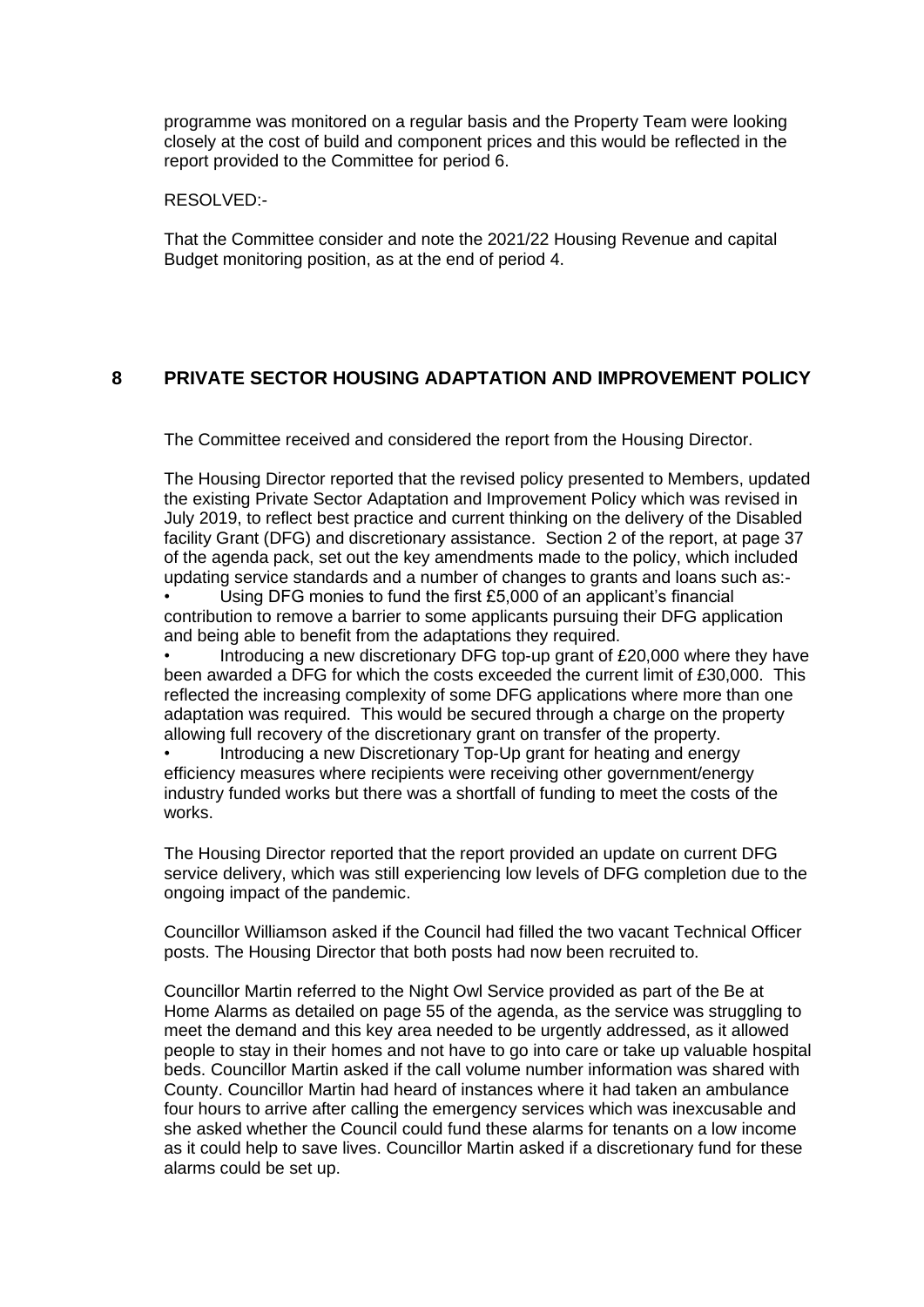Councillor Martin reported that the alarms cost £17.58 a month, which did not appear to be a great deal of money, but was hard to find for someone on a fixed, low income.**The Housing Director agreed to investigate whether we shared information with County on the number of calls made to the Night Owl Service and would look in to whether the Be at Home alarms could be provided for a period of time, free of charge, through the Better Care Fund.**

Councillor Jeal reported that he supported Councillor Martin's request, as he had heard stories of elderly people falling in their homes and having to wait hours and hours to be rescued which was not acceptable.

The Housing Director reminded the Committee that the Night Owl Service was provided by County but that the Council was in regular contact with them and raised concerns over the level of service provision in these challenging times.

#### RESOLVED:-

That the Committee approve the Private Sector Adaptation & Improvement Policy.

#### **9 COMMUNITY GRANTS 2020-21 AND UPDATE ON THE COMMUNITY INVESTMENT FUND 2021-22**

The Committee received and considered the report from the Strategic Director and Neighbourhood Manager.

The Strategic Director reported the salient areas of the report to the Committee which provided Members with an update on both the community grants awarded in 2020/21, which due to the pandemic, Members agreed to extend to 30 August 2021, and a six month update on the work of the Norfolk Community Foundation, as fund manager for the newly established Great Yarmouth Community Investment Fund, which Members approved on 4 March 2021.

In addition, the report also summarised the £141,427 of commissioned Community Champions' Programme VCSE outreach services that were now in place. Members would recall Great Yarmouth Borough Council was awarded £465,000 grant funding for 2021/22 from the Ministry of Housing, Communities and Local Government (MHCLG) to establish a Community Champions' Programme comprising of three workstreams. This had enabled a new outreach programme to be commissioned by the Council which was being delivered by four Voluntary, Community & Social Enterprise (VCSE) organisations. The primary purpose being to ensure residents had access to trusted sources of health information and guidance for themselves and their contacts relating to the COVID-19, local vaccination services and the broader support offered by Norfolk County Council, the Borough Council, Norfolk Public Health, the Norfolk & Waveney Clinical Commissioning Group and the Borough's two Primary Care Networks.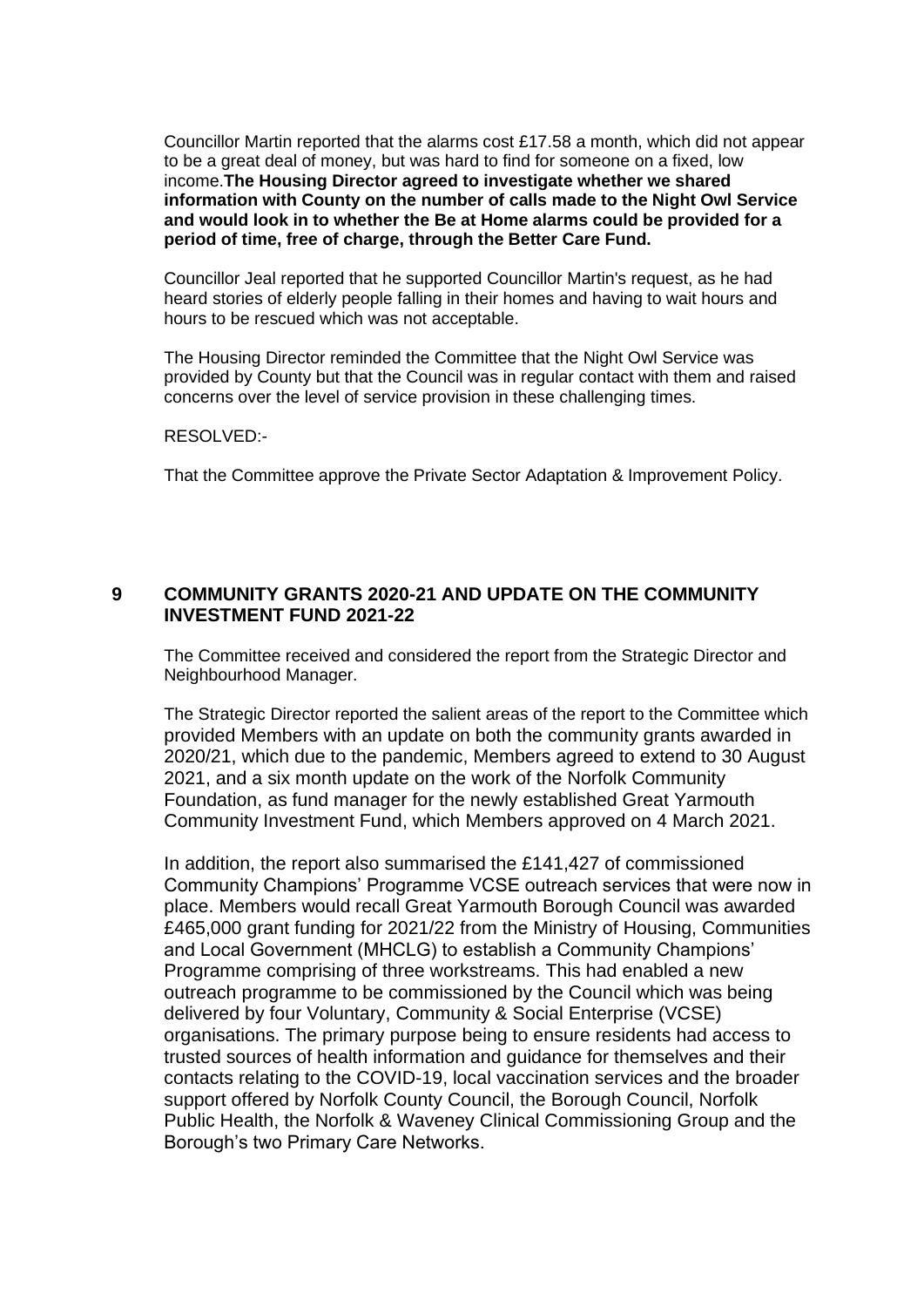The Chairman thanked the Strategic Director for her comprehensive report.

RESOLVED:-

That the Committee:-

(i) Note the outcome and impact of the Council's Community Grants provided to VCSEs up to 30 August 2021,

(ii) Note the progress on the Community Champions' outreach programme; and

(iii) Receive and note the update on the Great Yarmouth Community Investment Fund administered by the Norfolk Community Foundation and the Foundation's plan to grow this independent fund.

#### **10 ROUGH SLEEPING ACCOMMODATION PROGRAMME BID - HOUSING FIRST SCHEME**

The Committee received and considered the report from the Housing Director.

The Housing Director reported that the Covid pandemic highlighted the scale of rough sleeping and the number of individuals in insecure housing at risk of rough sleeping across the Borough. The Rough Sleeping Strategy and Action Plan 2020 produced in response and adopted by Full Council in July 2020, identified the need for a clear pathway approach which ensured that rough sleeper's accommodation and support needs were assessed to ensure they could access accommodation which met their needs. In considering this pathway approach, it had become clear that there was a gap in the existing provision for rough sleepers with high or complex needs within existing or planned provision.

The Housing Director reported that to meet this need, a new Housing First model scheme had been developed to provide five self-contained properties where rough sleepers would be able to be accommodated for up to two years. These properties would be bought and repaired to ensure that the homes for the scheme met the required standard. Integral to the scheme, was the provision of a personalised, flexible support offer, reflecting the high level of support needed, and there would be one full-time post to support the five individuals who would be housed through the scheme. The Council had submitted a bid to the Rough Sleeping Accommodation Programme for both capital and revenue funding to deliver the scheme with a decision expected by the end of September/beginning of October 2021.

Councillor Wainwright reported that he welcomed this policy and asked for clarification as to how many people had been identified as being homeless in the Borough at the present time. The Housing Director reported that the last figure she had received, as of Monday this week, there were 14 homeless people in the Borough.

Councillor Wainwright reported that he thought that the Council had identified a building for this scheme subject to a condition survey. The Housing Director reported that the building which Councillor Wainwright was referring to related to the transitional housing scheme, which was a different proposal to this scheme, and was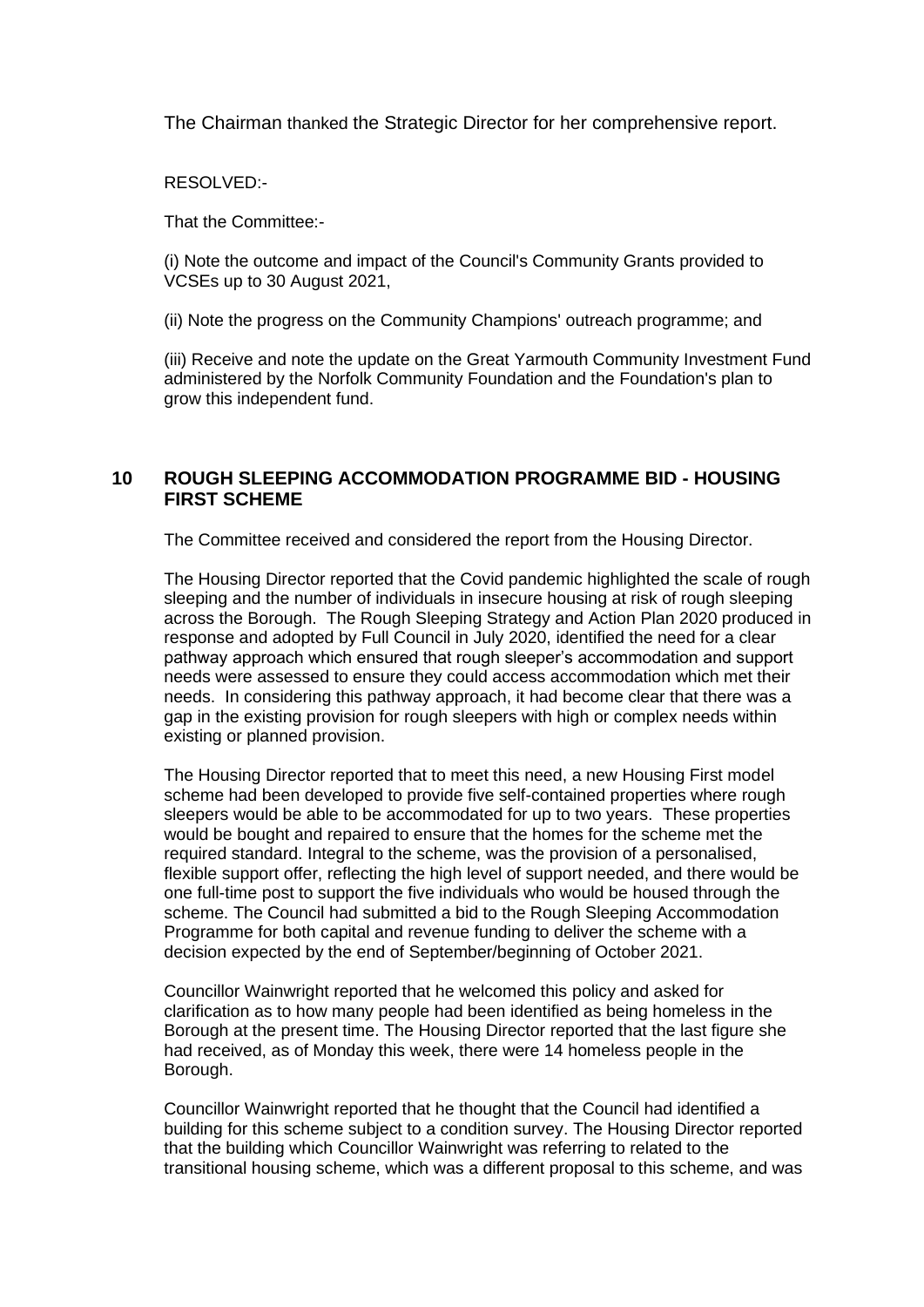#### still progressing.

Councillor Wainwright asked if the five houses would be close together or spread throughout the Borough as sometimes, proposals such as this, could cause tensions within a community. The Housing Director reported that they would ideally be sited in Great Yarmouth, Gorleston or a larger village, which had services to offer and would be effectively managed by 1 full-time dedicated officer.

The Chairman reported that the funding allocated allowed for a purchase price of £130k per property which he thought could be inadequate. The Housing Director reported that the confidential appendix to the report provided a breakdown of costs.

Councillor Jeal requested that any housing provided did not incur a weekly rent over the government housing allowance. The Housing Director reported that affordability was the key and the the Universal Credit housing element would be uppermost when an offer was made to ensure that it was affordable for the tenant in the long term.

Councillor Talbot asked if the Council was considering the introduction of "wet houses" as addiction was not a choice, but an illness, and if addicts had a safe home environment and were able to get off of the streets they would have a much better chance of becoming clean and a functioning member of society again. The Housing Director reported that careful consideration would be required as how the Council could best address this issue.

Councillor Martin thanked the Housing Director and her team for all their support in getting this much needed scheme up and running which had been much needed for a very long time.

#### RESOLVED:-

That the Housing and Neighbourhoods Committee recommend to Full Council:- 1. Approve the purchase and renovation of five properties to be used to meet the needs of rough sleepers with high support needs within the parameters of the project

as set out in this report and the Confidential Appendix, 2. Approve, subject to a successful application for grant funding, the expenditure

and the borrowing set out in the report at paragraph 3.1. i.e. the purchase, repair and renovation and furnishing of the properties,

3. Delegate decisions in relation to the purchase of the properties and the completion of the required renovation works to the Head of Property and Asset Management and the Section 151 Officer in accordance with the Property Acquisitions and Disposals Policy,

4. Approve the procurement of a third-party support provider to deliver the support and manage the five homes; and

5. Accept the Rough Sleeping Accommodation Programme grant funding and conditions.